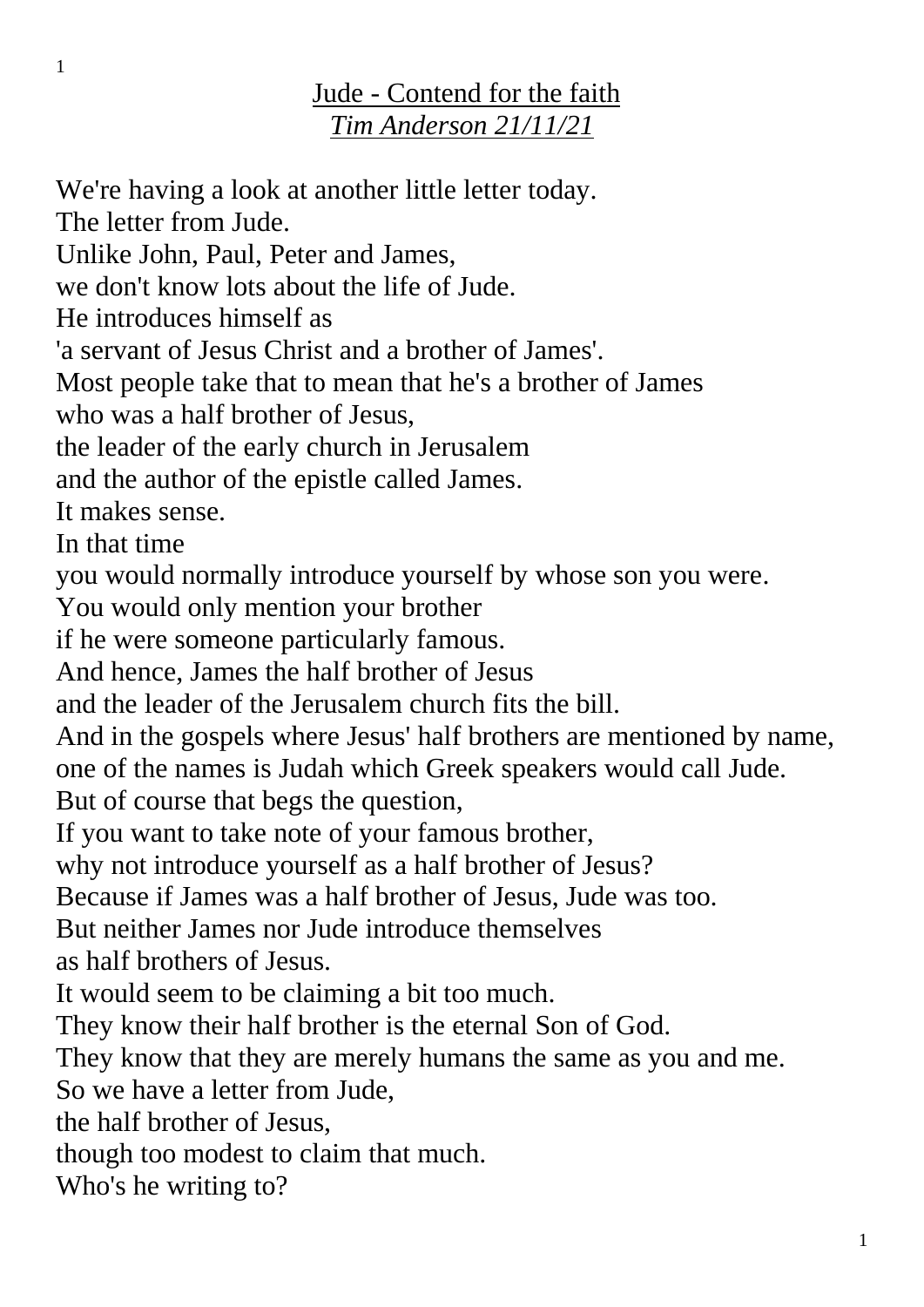$\mathcal{L}$ 1:1 "To those who have been called, who are loved in God the Father and kept for Jesus Christ." Sometimes people ask me, "When did you know you were called?" They mean called to ministry in the church. Let's be clear, the Bible never speaks of Christians being called to ministry. The language of calling is restricted to our calling to be Christians. This letter is written to Christians. Christians are those who have been called. They are those who are loved in God the Father and those who are kept for Jesus Christ. So this is a letter to you, if you are a Christian. Jude is writing his fellow Christians a letter. But it's not the letter he wanted to write them. 1:3 "Dear friends, although I was very eager to write to you about the salvation we share, I felt compelled to write and urge you to contend for the faith that was once for all entrusted to God's holy people." He wanted to write them a letter about the wonders of the cross, about the forgiveness of sins, about the glories of heaven. That's what he would have liked to have done. That would have been an encouraging letter to write and to receive. But unfortunately urgent circumstances have meant that he can't write that letter. He has to deal with a pressing threat to the church.

So that tells you what the key theme of this letter is. This is a letter urging Jude's readers to contend for the faith. "The faith" is the body of Christian teaching.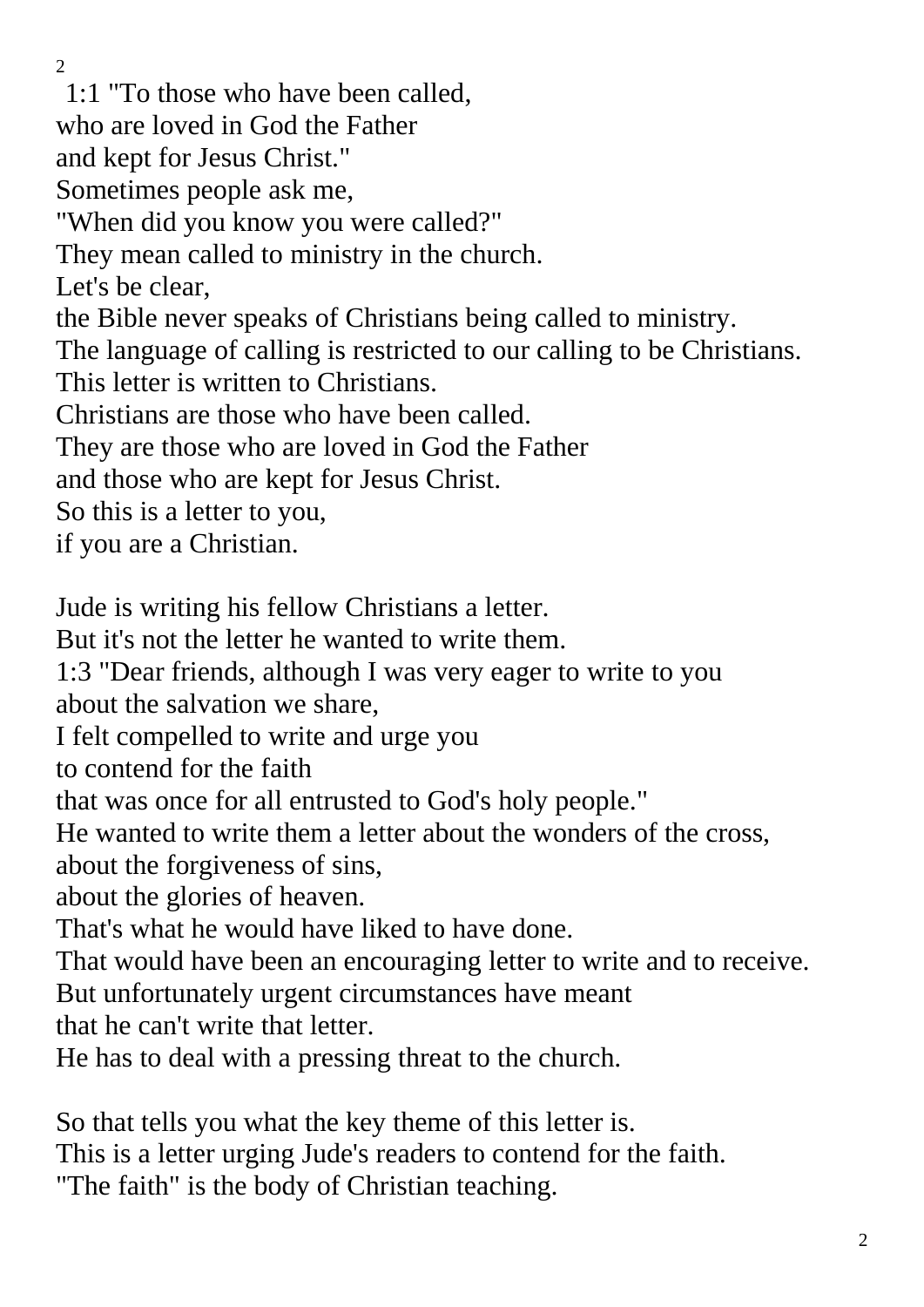It's what we believe.

And it was under attack in the church.

So Jude is telling Christians to contend for it.

This letter is written to all who have been called to be Christians.

It's not just written to Christian leaders.

Now this is a key point.

Christians are to contend for the faith.

Some would expect to hear

that ministers or bishops are to contend for the faith.

In my ordination service, I was asked this question,

"Will you be ready, both in your public and private ministry

to oppose and set aside teaching that is contrary to God's word?"

And I said, "I will by God's grace."

And I ought to do that.

But so should you.

If you are a Christian,

then Jude is calling you to contend for the faith.

If you haven't been contending for the faith,

then you should repent of that sin

next time you confess your sins.

So what's been going on,

that Jude feels he needs to write to this church to contend for the faith? 1:4 "For certain individuals

whose condemnation was written about long ago

have secretly slipped in among you."

The church has been infiltrated.

When it says their condemnation was written about long ago,

it's not saying there was direct predictive prophecy.

It's more like,

things that happened long ago and were written about in the Scriptures gave a pattern that is the same pattern that is going on here.

Jude goes through and lists the kinds of writings that he is alluding to. God rescued his people from Egypt.

But some of them didn't trust his promise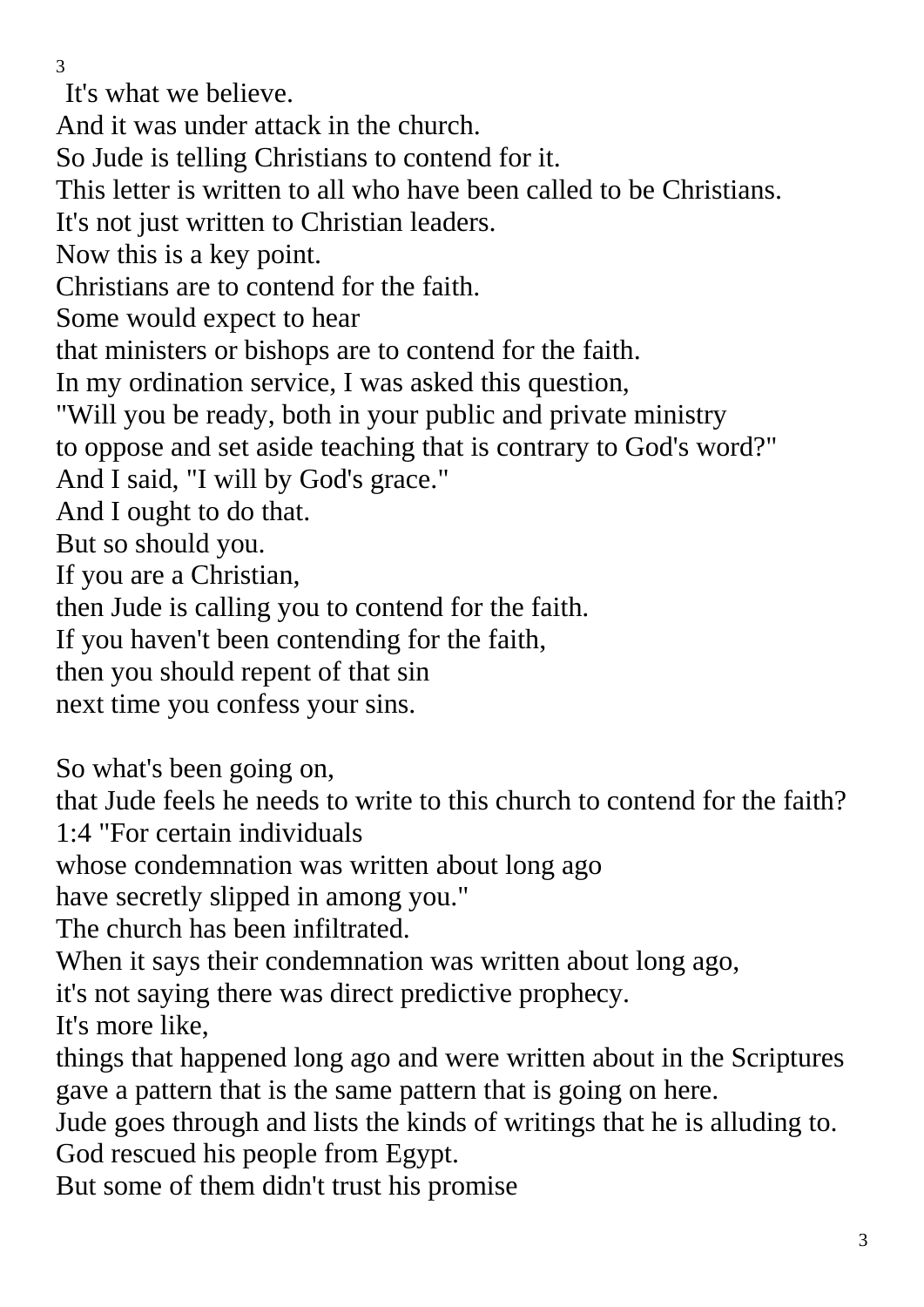to take them into the Promised Land.

Caleb and Joshua contended for faith in God's promise.

But many failed to trust and died in the wilderness.

The people who lived in Sodom and Gomorrah were sexually immoral. And God brought destruction on them.

Jude says

that God has written about the condemnation of these individuals who have slipped into the church when he wrote about those situations. Even angels who did the wrong thing

have been given over to destruction.

The Bible doesn't need to make a direct prediction

for it to be writing about our situation.

And guess what?

It's because those parallels between their situation and our situation keep recurring,

that we can see the Bible speaking directly into our own lives.

So certain individuals have slipped into the church Jude is writing to. Their condemnation was written about long ago

because they are no different from the Israelites

who failed to trust God's promises,

no different from the angels who rebelled against God's commands,

no different from the people of Sodom and Gomorrah

who sank into immorality.

But what are these individuals actually doing?

1:4 "They pervert the grace of our God into a licence for immorality and deny Jesus Christ our only Saviour and Lord."

You might argue with me,

but I think grace is possibly the most beautiful word in the Bible.

It has some strong competition.

Love is beautiful word too.

Peace, Joy, they are all beautiful.

But grace is a particular favourite.

Grace means God giving us blessings we don't deserve.

Grace means that while we were still his enemies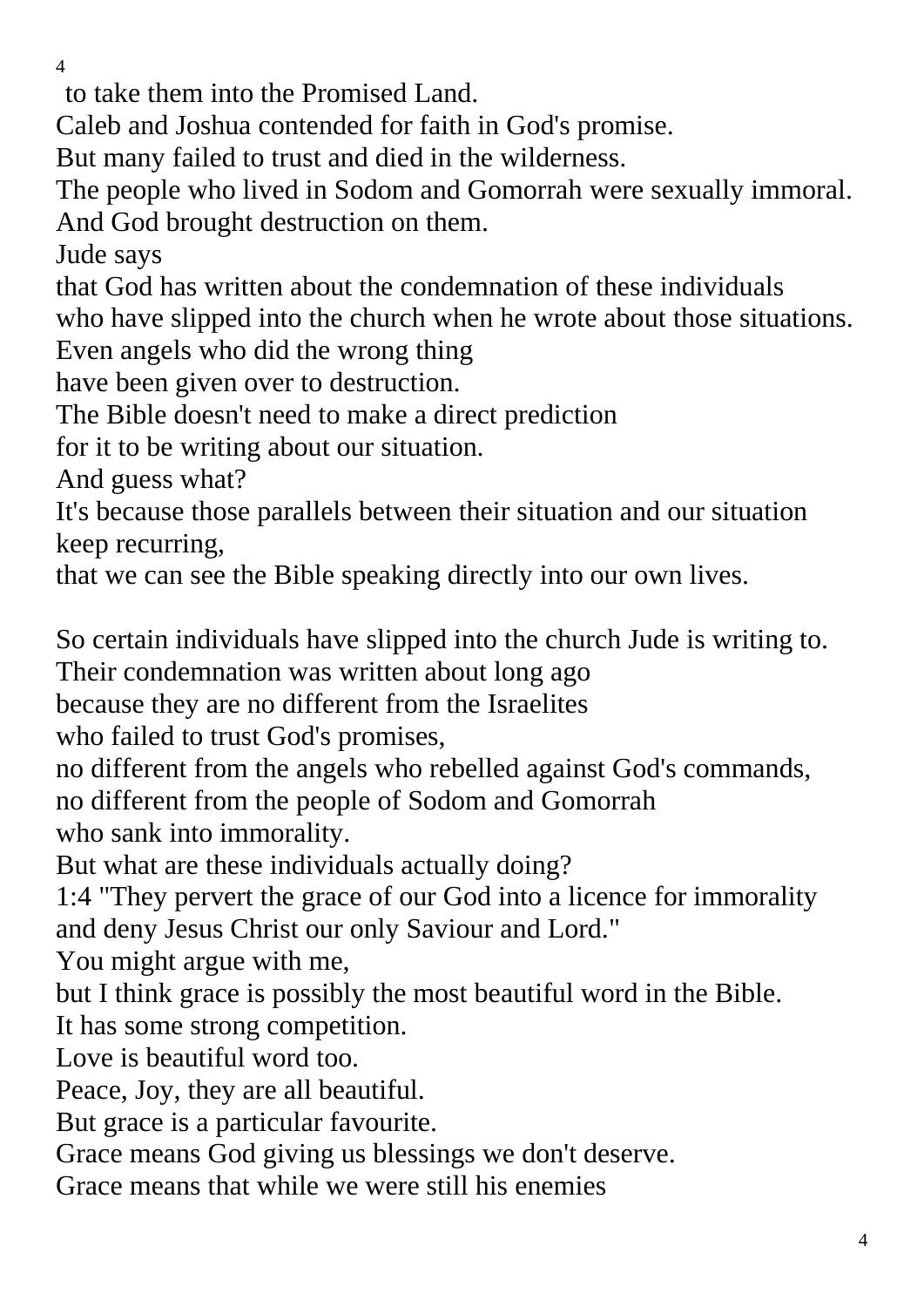God sent his Son to die for us.

Grace means that we don't need to earn God's approval.

That God regards us as a precious treasure.

That we are worth saving

even when there's nothing about our behaviour or our attitudes that would make you think that.

And importantly God's grace to me

means that I need to be gracious to you.

If God has been incredibly gracious and patient towards me,

I would be an awful hypocrite if I didn't extend grace towards you. Grace is beautiful.

But doesn't that make perverting grace particularly ugly? But that's the awful thing about sin.

It doesn't waste time spoiling stuff that's average.

It seeks out the most beautiful things and spoils them.

How can you pervert grace and turn it into immorality? Easy. It's still happening today.

You just take your favourite piece of immorality.

It doesn't actually tell us in Jude what kind of immorality that Jude is contending against.

And that makes it all the more applicable across the centuries.

In different eras, you will have different immoralities.

But let's say for the sake of argument

I want to have an affair with my secretary.

That would be difficult because I don't have a secretary.

And I don't know why secretaries always get picked on.

Sorry to all those who have worked as secretaries.

But we are pretending I want to have an affair with my secretary. That's immorality.

God says that affairs are wrong.

They are sinful.

But you see if I want to justify my sinful immorality,

what do I say?

God is gracious.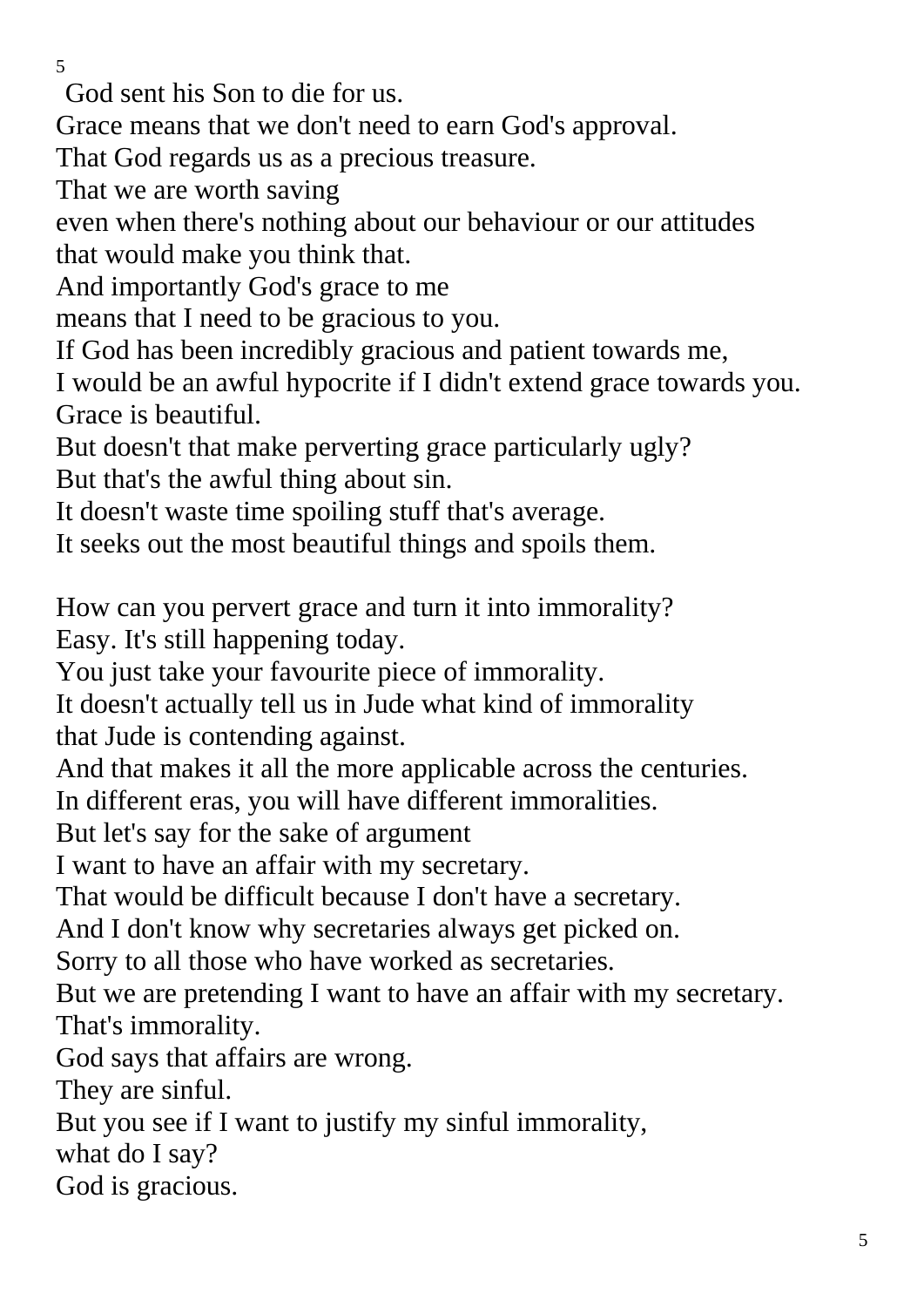6 He knows how much I'm suffering terribly in my marriage. Because of his grace, he wants me to be happy. He's being gracious to me by giving me a second chance at happiness. You see how easy it is. You can pervert the grace of God and turn it into a licence for immorality. It was probably slightly different to that in Jude's church. I don't think they had secretaries either. But the basics are the same. You talk about God's grace and kindness and use it as a justification to excuse sin or to actually say that sin is not sin, it's actually something good. That was what was going on in Jude. And it still happens today. Nothing new under the sun. OK so we need to contend for the faith because there are false teachers who pervert God's grace who have slipped into the church. But how do you go about contending for the faith? The first thing to notice is verse 14. 1:14 Enoch the seventh from Adam prophesied about them: "See the Lord is coming with thousands upon thousands of his holy ones to judge everyone, and to convict all of them of all of the ungodly acts they have committed in their ungodliness, and of all the defiant words ungodly sinners have spoken against him." We'll think about what Enoch said in a minute, but you may well have the question, "How does Jude know that Enoch said that?" I don't remember reading it in Genesis. It turns out it's not in Genesis.

It's in the book of Enoch which isn't in the Bible.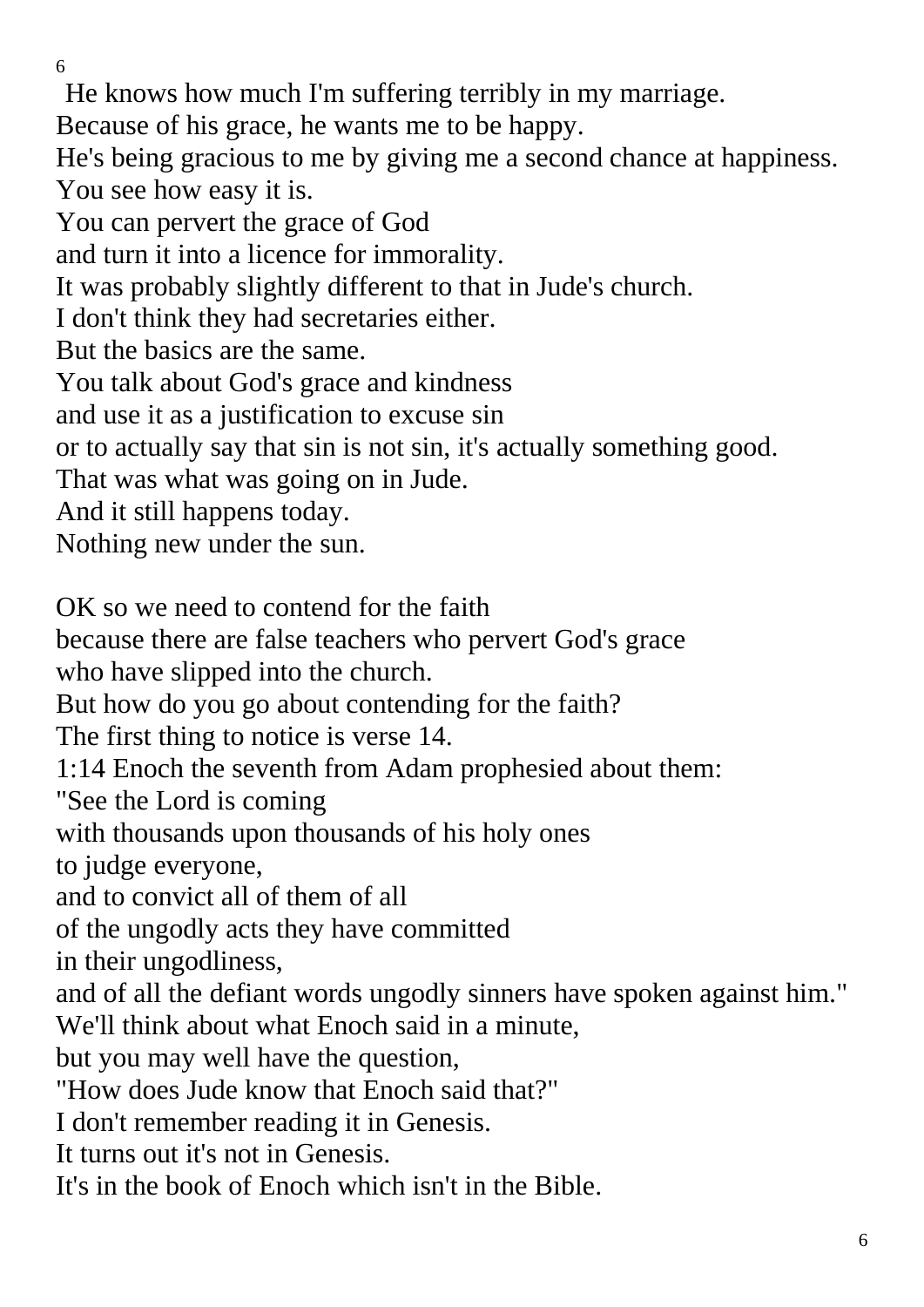7 Is Jude allowed to quote from books that aren't in the Bible? I guess he is because he just did. And we don't get to tell the Bible writers what they are allowed to quote. So whatever else it says in the book of Enoch is not inspired by God. But this little bit is because Jude quoted it. And what does it tell us? That we can trust in the power of God to judge. God is going to sort things out. Evil is going to be punished. You see when we come across situations that require us to contend for the faith, sometimes we descend into a state of almost perpetual outrage. But that forgets that God is actually going to judge. We can contend for the faith calmly. We don't need to get wound up like a spring loaded toy. God's going to sort things out and so we contend for the faith with quiet confidence. How do we go about contending for the faith? The second thing to notice is in verses 20-21. 1:20-21 "But you dear friends, by building yourselves up in your most holy faith and praying in the Holy Spirit, keep yourselves in God's love as you wait for the mercy of our Lord Jesus Christ to bring you to eternal life." That is, keep your eyes fixed on the main game. It's possible when you are contending for the faith to get so wrapped up in the issue that is in dispute, that you forget about the basics. Build yourself up in the faith: read the Bible, go to church, join a home group. Pray in the Holy Spirit.

That's not a special type of prayer.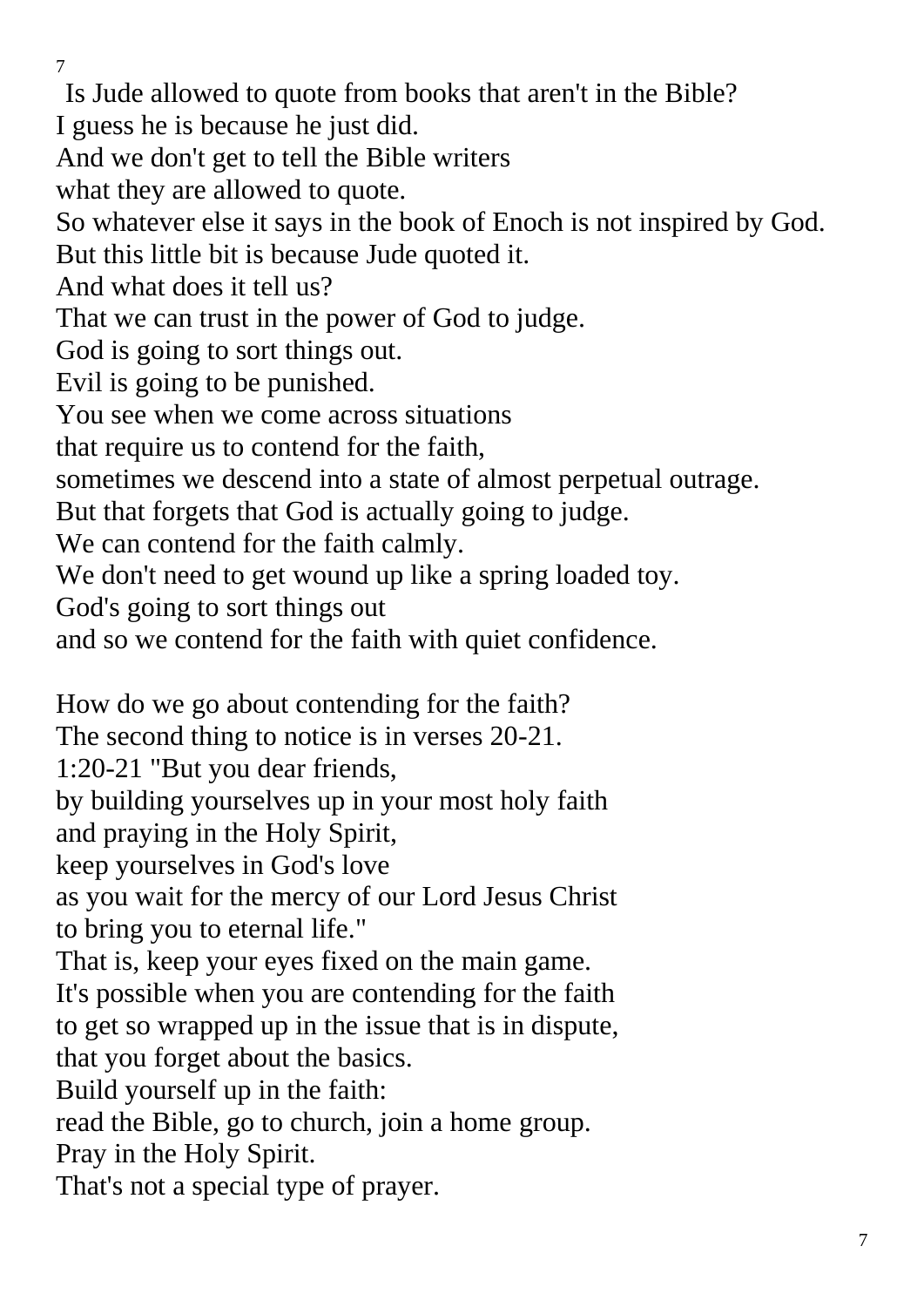All prayer is in the Holy Spirit, if it's true prayer to the God and Father of our Lord Jesus Christ. Jude calls is praying in the Holy Spirit because he wants to describe the building up of your faith in a complete Trinitarian package. Pray in the Holy Spirit, Keep yourself in the Father's love, wait for the mercy of Jesus Christ. It's not a special type of prayer but it is prayer. So pray. It can be easy to lose perspective. You get so obsessed with what is wrong, that you forget the basics of building yourself up in the faith. But it is the basics that will give you the resources to cope when the storms of life buffet you and the church. How do we go about contending for the faith? The third thing to notice is in verses 22-23. "Be merciful to those who doubt; save others by snatching them from the fire; to others show mercy mixed with fear hating even the clothing stained by corrupted flesh." It would be easy to get the impression from the phrase, 'contending for the faith' that it is a robust, pugnacious activity. Well it is robust. It takes a lot of courage to stand up and be counted. But it's not pugnacious. You don't need to be contentious to contend for the faith. It's about winning people not winning arguments. We need to be merciful to those who doubt.

When the false teachers who pervert the grace of God slip in,

there are going to be people who are swayed by them.

There are going to be people who can't make up their minds.

We can't go around treating people as enemies as soon as they waver. You can't bully people into accepting the truth.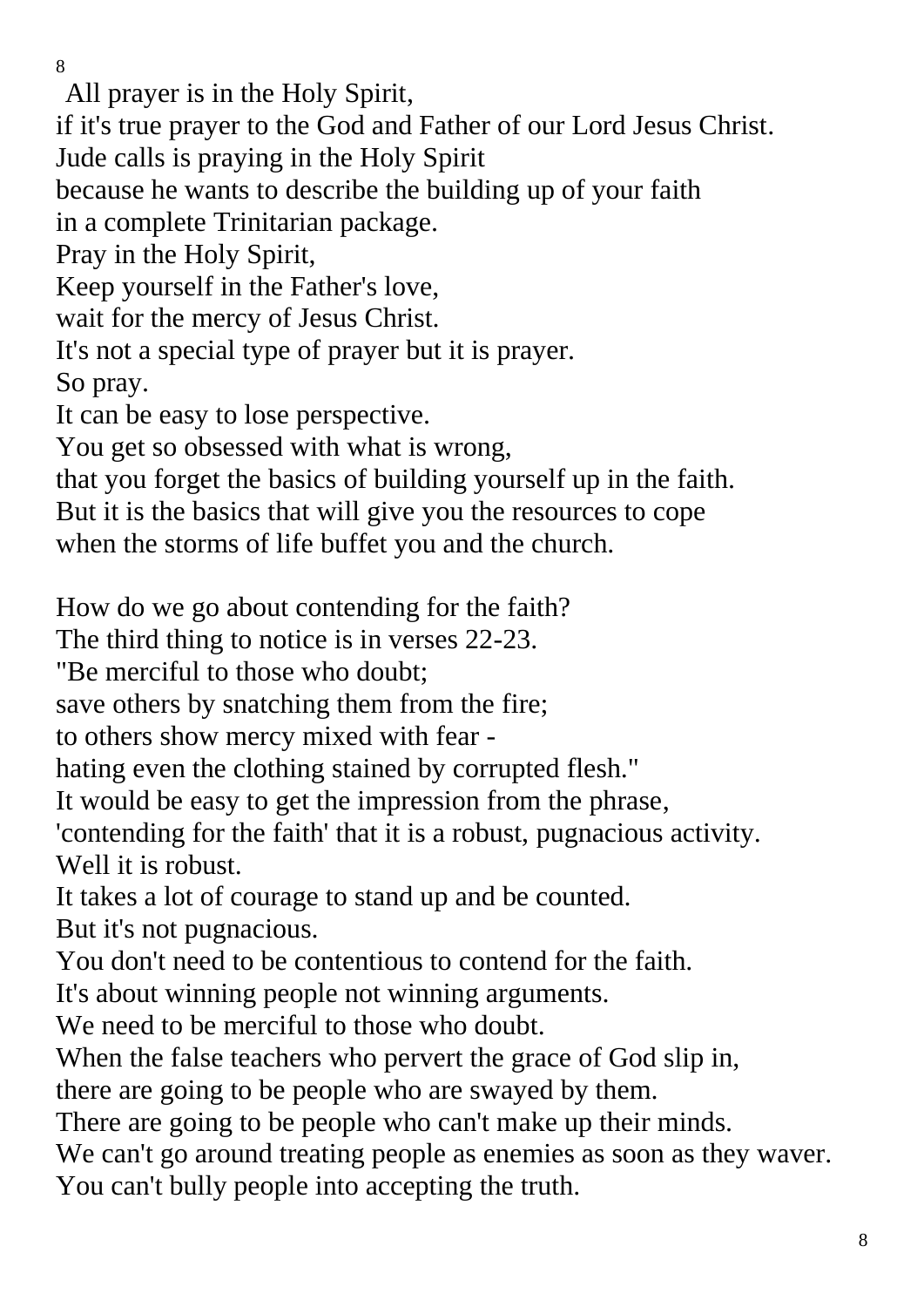You might be right, but if people feel talked down to or like their doubts and queries are not respected, then you aren't going to convince them. Being merciful to those who doubt means considering that God loves them and he would have you take the time to be patient with them. There's another group that Jude would have us show mercy mixed with fear. These are ones who have been more influenced by the false teaching. They aren't just doubters. They are doubters who have gone some way to embrace the false teaching. Their clothes are stained. Even when people have made some wrong choices, we still want to be merciful. But at this point it's a cautious mercy. You realise just how much harm can be done by what these people have toyed with. This is not turn your brain off mercy. We have to take great care that while we are being merciful, the corruption doesn't spread to others. How should we contend for the faith? Trusting in God to be the judge. Don't focus on the problems, focus on building up your own faith. Contend with mercy, winning the person not the argument. And finally contend confident in God's power to save. 1:24-25 "To him who is able to keep you from stumbling and to present you before his glorious presence without fault and with great joy,

to the only God our Saviour be glory, majesty, power and authority through Jesus Christ our Lord,

before all ages, now and forevermore."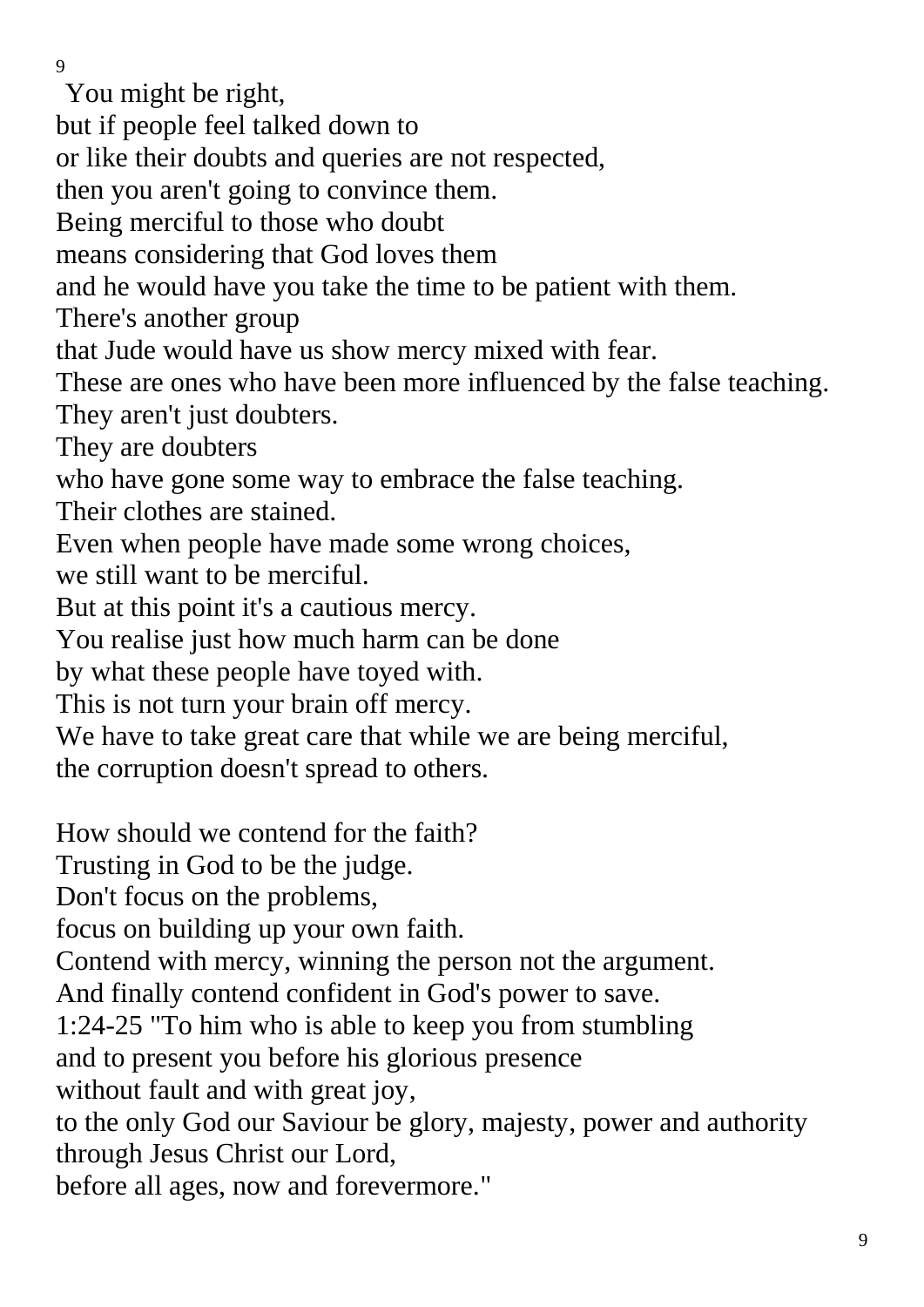Anyone who attended a church service in the 70s has sung the song.

"Now unto him, who is able to keep, able to keep you ..."

In some churches it was so popular

it was sung at the end of every service.

But I wonder how many of those singing realised

that this lovely blessing at the end of the letter has a context.

Jude is telling them that God is able to keep them from falling

because of the threat of the immoral individuals

who have slipped in amongst them.

You might think that you are in danger of stumbling.

There are dangers inside the church and outside the church.

The devil wants nothing more than for Christians to stumble.

I've just written you a letter

to tell you about the threat posed by these characters.

These 'shepherds who feed only themselves' in verse 12.

But you know what?

We can trust in the power of God to keep you from stumbling. We can trust in the power of God

to present you in his presence without fault.

None of the warning about the shenanigans of the false teachers should in any way be taken

to undermine your trust in the power of God to save.

And you think about that 2000 years later,

isn't it just the truth?

The church has always had problems.

In every era, there have been dreadful problems in the church.

There's always some false teaching or other,

some gross immorality or self interested greed.

There's never been a time when these things haven't been present.

Sometimes present in a depressingly overwhelming abundance.

And yet, God still saves.

He still plucks his holy people

from amongst the burning ruins of the church

and brings them before his glorious presence